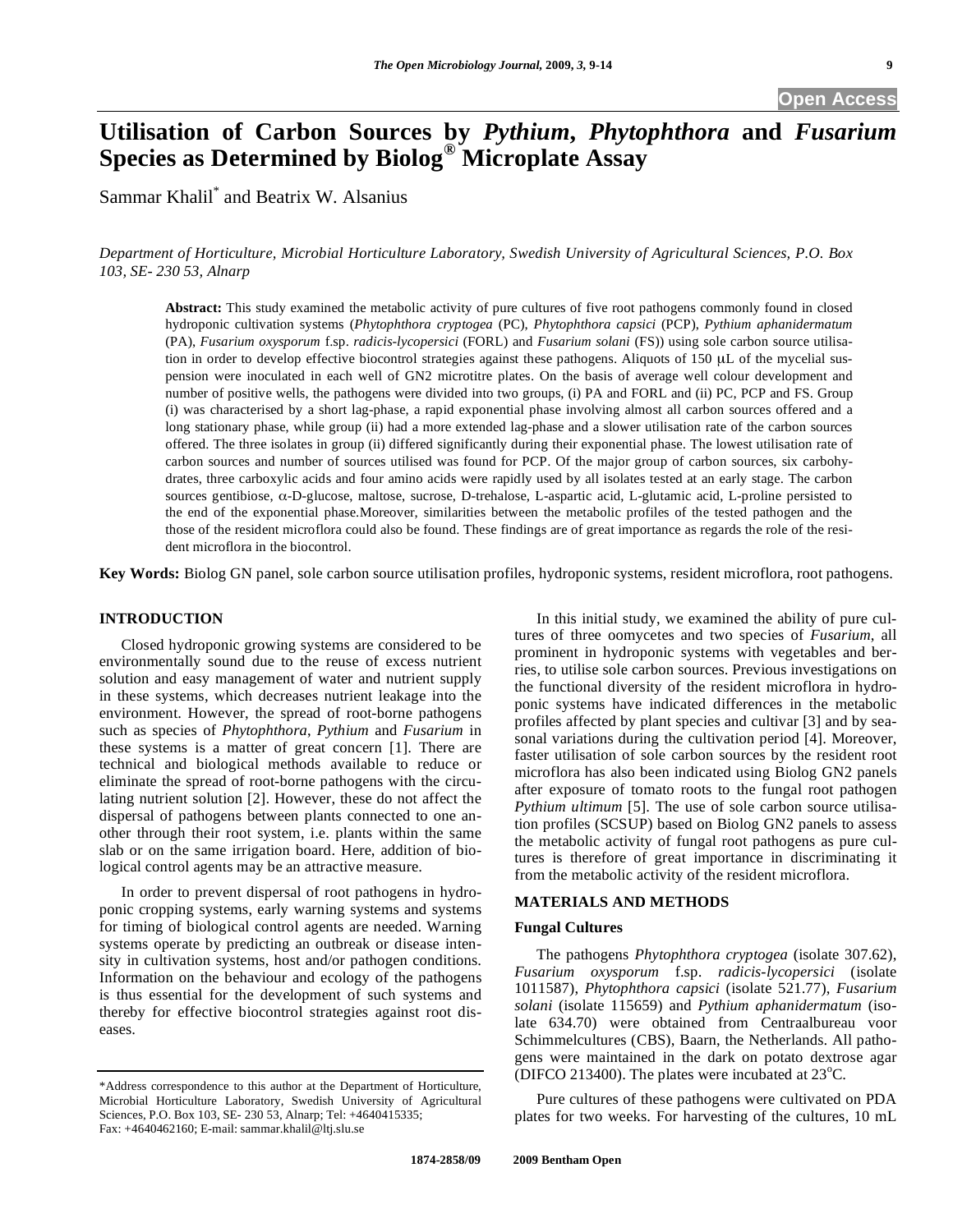of 0.85% sterile NaCl were added to the plates before abrasion. Ten plates (replicates) were used for each fungal species.

#### **Carbon Source Utilisation**

 Utilisation of organic compounds was studied on Microlog GN2 panels (Biolog, Haywood, CA, USA). The 96 wells of the microtitre plates contain a low concentration, buffered nutrient medium, a carbon source (except the control well) and the redox dye tetrazolium. According to [6], the carbon compounds in the GN2 panel can be divided into 11 groups: alcohols, amides, amines, amino acids, aromatic compounds, brominated compounds, carbohydrates, carboxylic acids, esters, phosphorylated compounds and polymers. The redox dye tetrazolium is soluble in water in its oxidised state and appears colourless. Through microbial respiration, tetrazolium blue is reduced to the insoluble violet formazan complex, irreversibly deposited inside the bacterial cell [7].

 Aliquots of 0.5 mL of the mycelial suspension were resuspended in 0.85% NaCl andadjusted to OD<sub>590</sub> 0.100  $\pm$ 0.098. Aliquots of 150 μL were inoculated into each well of GN2 microtitre plates. The plates were incubated at room temperature and utilisation of the sole compounds was measured spectrophotometrically by recording the colour change of the redox dye tetrazolium at 590 nm, using a computer-integrated microtitre plate reader (Digiscan, Asys, Linz, Austria; software: Digiwin), directly afterinoculation and after 4, 18, 24, 36, 48, 60, 72, 96, 120, 144, 168, 192, 216, 240 and 264 h of incubation.

#### **CALCULATION AND STATISTICAL ANALYSES**

 In analysis of carbon source utilisation, no adjustment was made for negative values. The measured values from carbon utilisation can be separated into different hierarchical levels. Here, utilisation of the whole panel, utilisation of groups of compounds and utilisation of single C sources was examined as previously described by [8]. The average well colour development (AWCD, expressing the sum of absorbance units of all 96 wells divided by the total number of wells) and the number of positive wells (defined as wells in which mean  $OD_{590 \text{ nm}}$  was twice as high as  $OD_{590 \text{ nm}}$  in the control well) with an absorbance level >0.5 per microtitre plate were calculated. Furthermore, the average well colour development of the total per group of substrates  $(AWCD<sub>G</sub>,$ expressing the sum of absorbance units of individual substrate sets divided by the number of compounds belonging to the substrate group), and the ratios of actual and potentially positive wells belonging to the same substrate group were calculated. All data were analysed for each isolate and reading time by one-way ANOVA (analysis of variance), considering LSD (least significant difference method/Fisher´s LSD) with  $p<0.05$  as significance level (Minitab statistical software, release 15 for Windows, State College, Pennsylvania).

 Functional profiles were analysed at three cardinal points: (i) during lag-phase (36 h), (ii) at the end of the exponential phase (96 h) and (iii) at the end of the observation period (264 h), using cluster analysis with single linkages and Euclidean (Minitab statistical software, release 15 for Windows, State College, Pennsylvania) distance and canonical discriminant analysis (SAS, version 9.1, SAS Institute Inc., Cary, NC, USA, licensed by Uppsala University). Canonical discriminant analysis involves a mathematical procedure that reduces data dimensionality by performing a covariance analysis between factors. The first function, canonical function 1 (Can 1), accounts for as much of the variation in the data as possible, and each succeeding function accounts for as much of the remaining variation as possible.

#### **RESULTS**

 The overall results on AWCD and number of positive wells allowed the five isolates to be divided into two groups, comprising (i) *Pythium aphanidermatum* (PA) and *Fusarium oxysporum* f.sp. *radicis-lycopersici* (FORL) and (ii) *Phytophthora cryptogea* (PC), *P. capsici* (PCP) and *Fusarium solani* (FS) (Fig. **1**). Group (i) distinguished itself by a short lag-phase, a rapid exponential phase involving almost all carbon sources offered and a long stationary phase. During the exponential phase, the two isolates differed significantly and FORL terminated its exponential phase 24 h earlier than PA. The three isolates in group (ii) had a slower rate of utilisation of the carbon sources offered, with a more extended lag phase in terms of both AWCD and number of positive wells compared with group (i). These three isolates differed significantly during their exponential phase. The lowest utilisation of carbon sources and number of sources utilised was found for PCP.



**Fig. (1).** Utilisation of sole carbon sources by pure cultures of *Phytophthora cryptogea* (PC), *Phytophthora capsici* (PCP), *Pythium aphanidermatum* (PA), *Fusarium oxysporum* f.sp. *radicislycopersici* (FORL) and *Fusarium solani* (FO) on the basis of (**A**) average well colour development and (**B**) number of positive wells.

 A similar pattern was found for the set of carbohydrates and for esters, alcohols and phosphorylated compounds. Amino acids accentuated the grouping, still leaving signifi-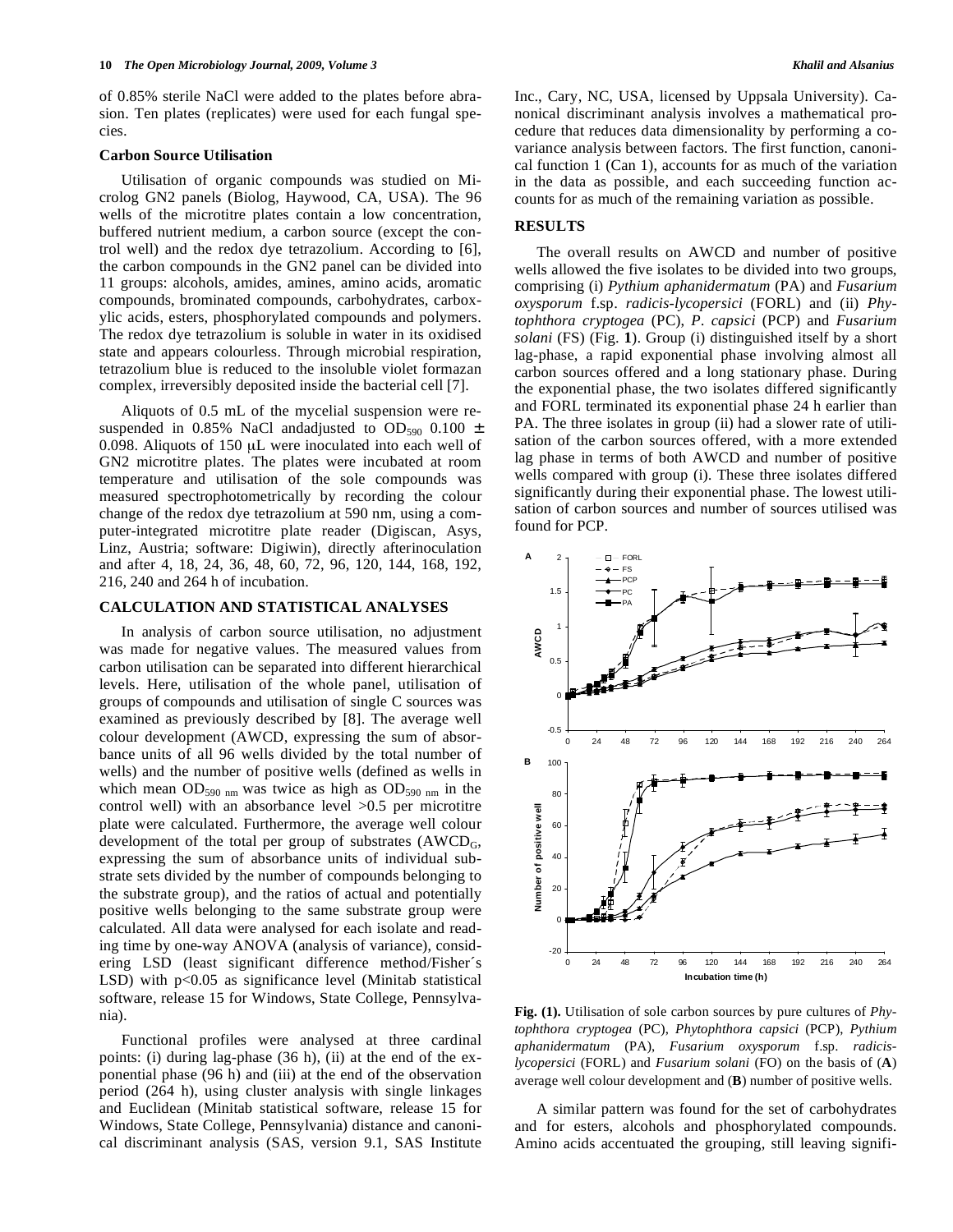#### *Utilisation of Carbon Sources by Pythium, Phytophthora and Fusarium The Open Microbiology Journal, 2009, Volume 3* **11**

cant differences between the three metabolically less active isolates. This ranking was also supported by the third major group of compounds, aromatic and amino acids, with PCP distinguished by its substantially low utilisation of these compounds. At the end of the observation period only 40% of the compounds offered were used by PC. Table **1** shows the overall results from the compound groups on the basis of  $AWCD<sub>G</sub>$ .

 When comparing the three most common compound groups, carbohydrates, carboxylic and amino acids, seven compounds showed high extinction values for all fungal isolates tested, namely gentiobiose,  $\alpha$ -D-glucose, D-trehalose,  $\alpha$ -hydroxy-butyric acid, L glutamic acid, L-proline and Lserine. At an early stage (36 h after incubation) six carbohydrates (gentiobiose,  $\alpha$ -D-glucose, maltose, D-raffinose, sucrose, D- trehalose), three carboxylic acids (cis-aconitic acid, D, L-lactic acid, succinic acid) and four amino acids (Lalanyl-glycine, L-aspartic acid, L-glutamic acid, L-proline) had been consumed by all isolates tested. However, gentibiose,  $\alpha$ -D-glucose, maltose, sucrose, D-trehalose, L-aspartic acid, L-glutamic acid, L-proline persisted to the end of the exponential phase.

 Cluster analyses conducted on data obtained at the three cardinal points during the observation period grouped all five isolates. However, the similarity within PA was weaker than for all other isolates on any of these three occasions. After 36 h the similarity between PA and FORL was low, and these two isolates also deviated strongly from PC, PCP and FS (Fig. **2**). At later readings, the similarity between PA and FORL increased substantially.

 At all three cardinal points, the five isolates could be distinctly differentiated (Fig. **3**). The most distinct groupings were found at the transition from lag to exponential phase (36 h) and from exponential to stationary phase (96 h). After 96 h of incubation, canonical function 1 discriminated between PC, FS, PCP and PA, FORL, which in turn were separated by canonical function 2.

 On the basis of discriminant analyses (DA) executed for the three cardinal points, the following compounds separated the isolates: After 36 h: glycogen, i-erythritol, D-melibiose, D-psicose, turanose, citric acid, p-hydroxy phenylacetic acid,  $\alpha$ -ketoglutaric acid, quinic acid; after 96 h: i-erythritol, Lfucose, D-psicose, cis-aconitic acid, D-galactonic acid, Dgalacturonic acid,  $\alpha$ -hydroxybutyric acid, p-hydroxy phenylacetic acid, D, L lactic acid, malonic acid; and after 264 h: N-acetyl-D-galactosamine, D-arabinose, i-erythriol, xylitol, citric acid, D-galacturonic acid, sebacic acid, glucuronamide, L-ornithine, phenylethylamine. The compound i-erythritol overlapped as a decisive compound on all three reading occasions. D-psicose and phenylacetic acid occurred decisively after 36 and 96 h of incubation, whereas citric acid was found decisively both at early and late stages of utilisation. D-galacturonic acid was a decisive compound at the two later cardinal points, 96 h and 144 h.

### **DISCUSSION**

 Information on the ecological requirements of root pathogens in closed hydroponic systems is a key factor that could support the development of effective biocontrol strategies in these systems. Analysis of sole carbon source utilisation profiles (SCSUP) provides an indication about the capability of the community to adapt its metabolism [6]. Moreover, evaluation of the metabolic capability of pathogen, antagonist and resident microflora can reveal evidence of any direct competition if these microorganisms show similar affinities to sole carbon sources.

 Many investigations using this technique have been performed for characterising complex communities from different environments, but few studies document the functional diversity of fungal communities in general and those of fun-

Table 1. Group-Wise Average Well Colour Development (AWCD<sub>G</sub>) of Carbon Sources by Three Oomycetes (*Pythium aphanidermatum***, PA;** *Phytophthora cryptogea***, PC;** *Phytophthora capsici***, PCP) and Two Species of Fusarium (***Fusarium oxysporum* **f.sp.** *radicis-lycopersici***, FORL;** *Fusarium solani***, FS). Overall Values Represent Mean Absorbance Per Group Divided by Number of Carbon (C) Sources Per Group During an Observation Period of 264 h** 

| Group                    | <b>Number of C-Sources Per Group</b> | PA                   | <b>PC</b>          | <b>PCP</b>        | <b>FORL</b>          | <b>FS</b>          |
|--------------------------|--------------------------------------|----------------------|--------------------|-------------------|----------------------|--------------------|
| Alcohols                 | 3                                    | 0.717 a <sup>1</sup> | 0.386 b            | 0.169c            | 0.568a               | 0.183d             |
| Amides                   | 3                                    | 0.99 a <sup>1</sup>  | 0.538 b            | 0.230c            | 0.902 a <sup>1</sup> | 0.384d             |
| Amines                   | 2                                    | 0.509 a <sup>1</sup> | 0.142 b            | 0.14 <sub>b</sub> | 0.557 a <sup>1</sup> | 0.381c             |
| Amino acids              | 20                                   | 1.018 a <sup>1</sup> | $0.103$ d          | 0.397c            | 0.968 a <sup>1</sup> | 0.477 b            |
| Aromatic acids           | $\overline{2}$                       | 1.32 a <sup>1</sup>  | 0.775 b            | 0.608c            | 1.09 d <sup>1</sup>  | 0.661c             |
| Brominated compounds     |                                      | 0.565a <sup>1</sup>  | 0.327 <sub>b</sub> | 0.276bc           | 0.498d               | 0.222c             |
| Carbohydrates            | 28                                   | 0.993 a <sup>1</sup> | $0.493$ bc         | 0.378c            | 1.076 a <sup>1</sup> | 0.63 <sub>b</sub>  |
| Carboxylic acids         | 24                                   | 0.929 a <sup>1</sup> | 0.511 b            | 0.424 b           | 0.961 a <sup>1</sup> | 0.380 <sub>b</sub> |
| Esters                   | 4                                    | 0.856 a <sup>1</sup> | 0.366 b            | 0.116c            | 0.744 a <sup>1</sup> | 0.322d             |
| Phosphorylated compounds | 3                                    | 0.495 a <sup>1</sup> | $0.07$ bd          | 0.001 b           | 0.616c <sup>1</sup>  | 0.08 <sub>d</sub>  |
| Polymers                 | 5                                    | 1.045a <sup>1</sup>  | 0.691 <sub>b</sub> | 0.555bc           | 0.937a <sup>1</sup>  | 0.407c             |

1 Values within the same row followed by different letters are significantly different according to ANOVA followed by Tukey-family test (p<0.05). n= 10.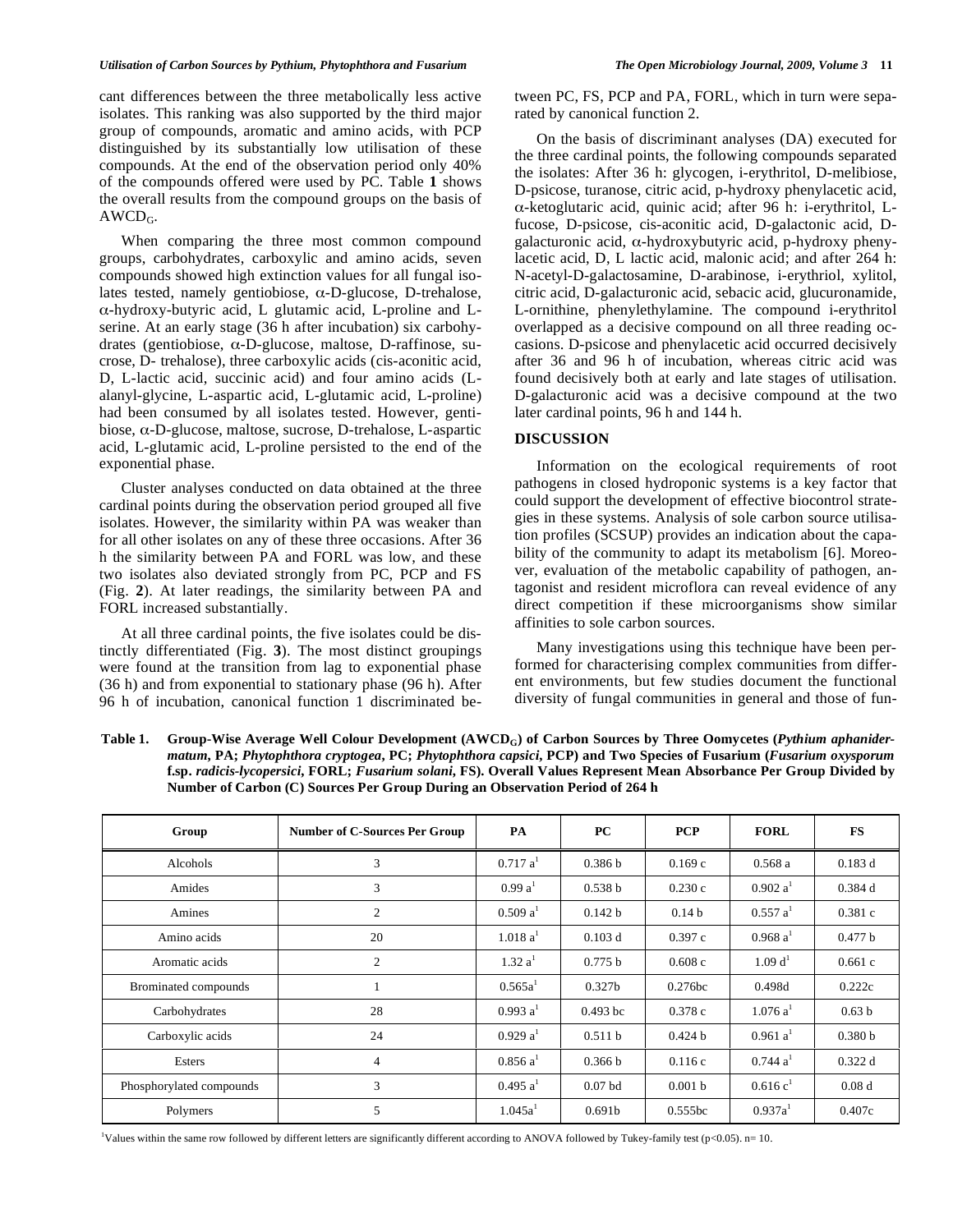

**Fig. (2).** Dendograms obtained by cluster analysis indicating the similarity between the metabolic profiles of pure cultures of *Phytophthora cryptogea* (PC; observations 11-20), *Phytophthora capsici* (PCP; observations 21-30), *Pythium aphanidermatum* (PA; observations 1-10), *Fusarium oxysporum* f.sp. *radicis-lycopersici* (FORL; observations 31-40) and *Fusarium solani* (FO; observations 41-50) after 36, 96 and 264 h of incubation on Biolog GN2 panels.

gal pathogens in particular. However, a specific panel for filamentous fungi has been developed by Biolog Inc. In the present study, we disregarded this type of panel, as we aimed to use the present data for comparison with previous SCSUP

from hydroponic greenhouse systems [3-5] and with the biocontrol agents [9]. On the basis of AWCD and positive wells, the root pathogens PA and FORL yielded a greater metabolic response than PC, PCP and FS (Fig. **1**). This might indicate their rapid adaptation to the high substrate concentrations in the microplates in the form of fast growth, depleting most of the substrate. The short lag phase (Fig. **1**) of these pathogens also indicates efficient utilisation of carbon sources. As regards rhizobacterial communities, previous investigations [10] showed that the populations that develop in Biolog plates are largely fast-growing species adapted to high substrate concentrations. Carbohydrates, carboxylic and amino acids (gentiobiose,  $\alpha$ -D-glucose, Dtrehalose,  $\alpha$ -hydroxybutyric acid, L-glutamic acid, L-proline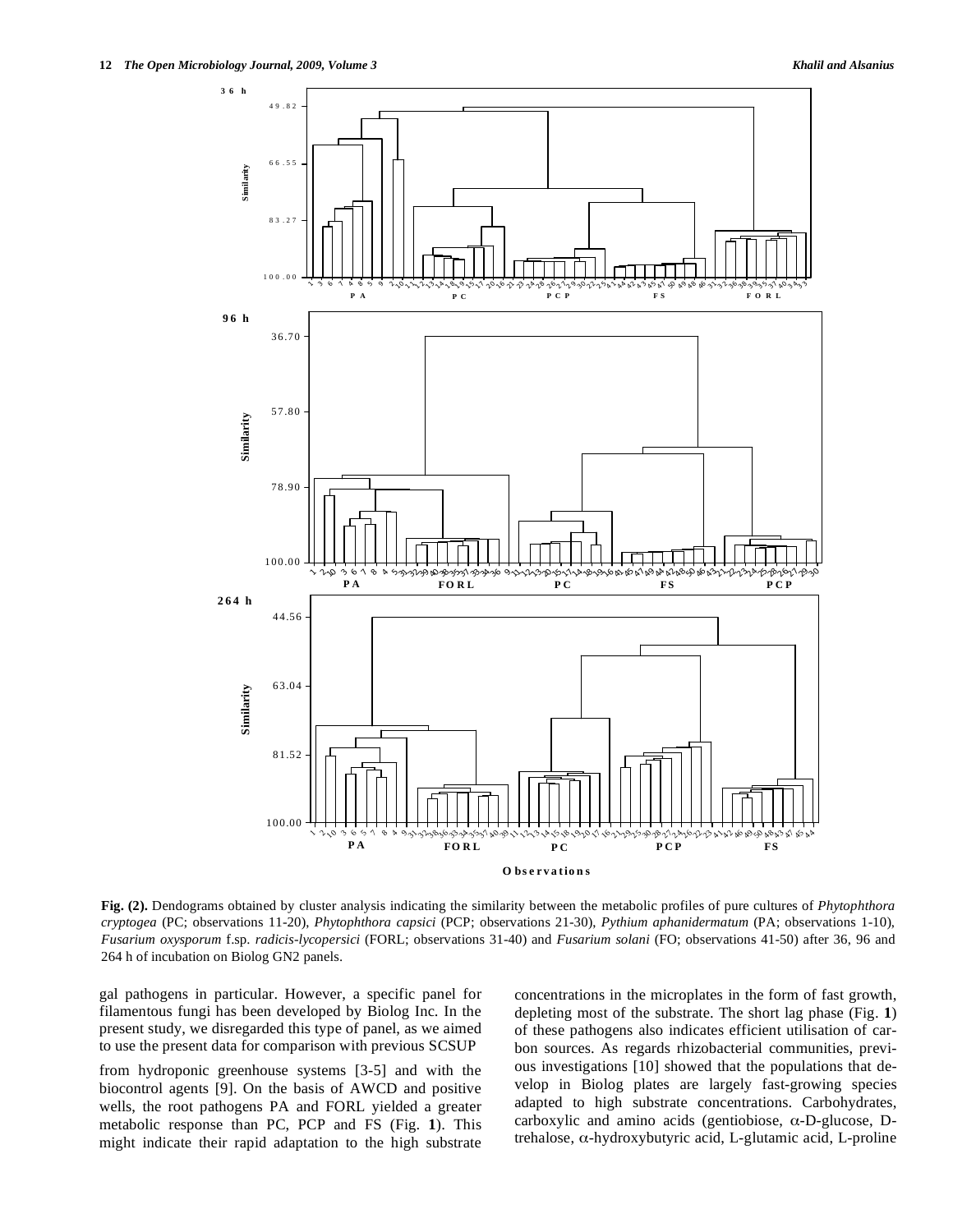

**Fig. (3).** Discriminant analysis of sole carbon source utilisation by pure cultures of *Phytophthora cryptogea* (PC), *Phytophthora capsici* (PCP), *Pythium aphanidermatum* (PA), *Fusarium oxysporum* f. sp. *radicis-lycopersici* (FORL) and *Fusarium solani* (FO) after 36 , 96 and 264 h of incubation on Biolog GN2 panels. Can 1 and can 2= canonical functions 1 and 2.

and L-serine, maltose, D-raffinose, sucrose, D-trehalose, cisaconitic acid, D, L-lactic acid, succinic acid, L-alanylglycine, L-aspartic acid) were carbon sources utilised by all pathogens tested (Table **1**). In previous studies, these carbon sources were among those identified as being related to the utilisation pattern of *Pythium oligandrum* [11], *Pythium ultimum* [12], *Pythium arrhenomanes*, *Pythium myriotylum* and *Pythium dissotocum* [13]. However, little is known about the SCSUP of the root pathogens belonging to the fungal groups *Fusarium* and *Phytophthora*. Some studies have reported that the carbon sources glucose, fructose and sucrose are needed for the growth of *Phytophthora capsici* [14] and that fructose, mannose and galactose are needed for the growth of *Fusarium solani* [15]. The results from the present study showed that the pathogens belonging to the fungal groups *Fusarium* and *Phytophthora* utilised not only carbohydrates but also alcohols, esters, carboxylic and amino acids (Table **1**).

 Furthermore, SCSUP of the resident microflora [3, 4] has indicated higher utilisation of carbohydrates and amino acids by the microbial communities on young and old roots re